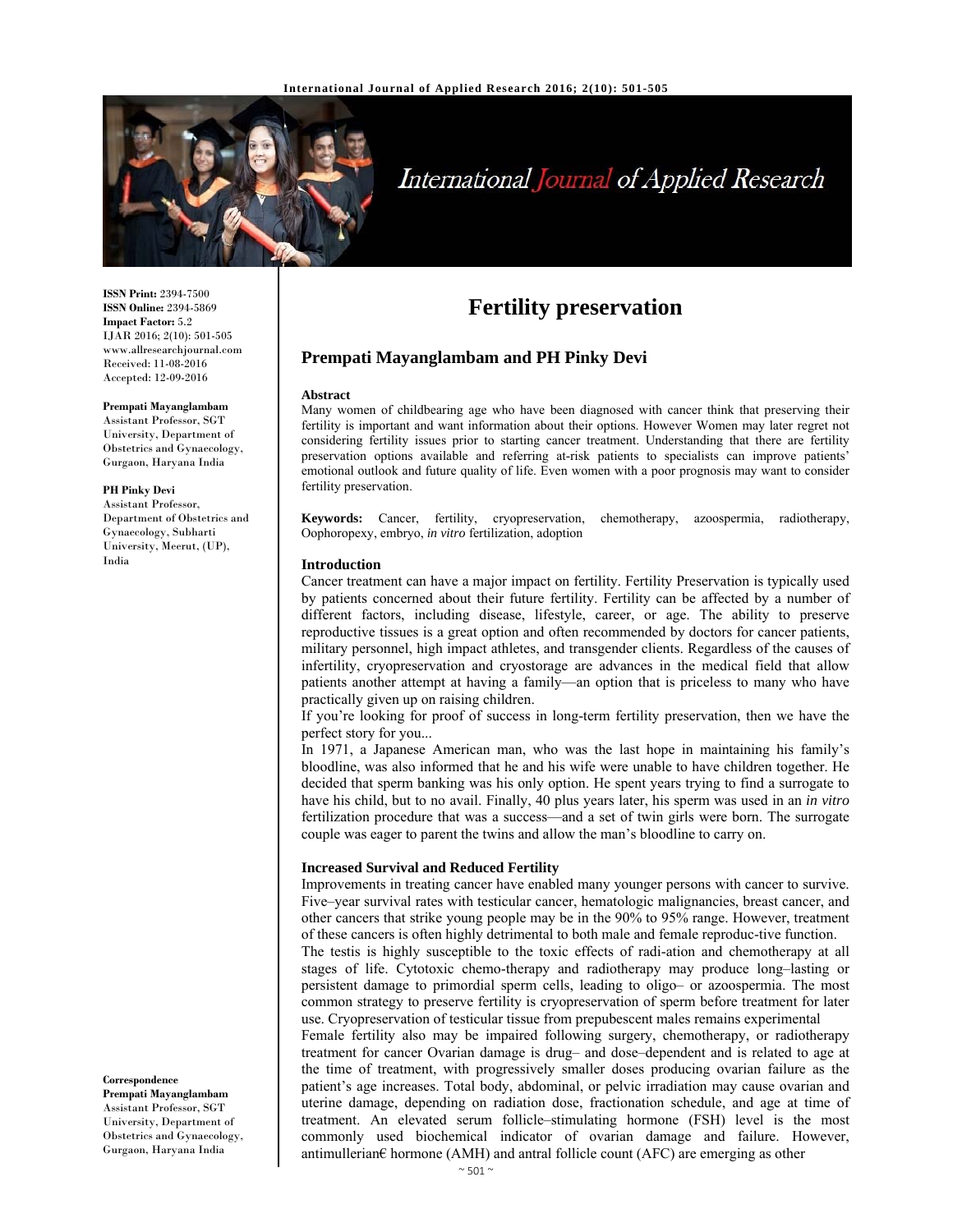markers of ovarian aging Preservation of fertility in females is more complicated than in males. Conservative fertility– sparing treatment such as radical trachelectomy in cervical cancer, hormonal treatment of early endometrial cancer, and conservative surgical manage-ment of early–stage epithelial ovarian cancer may be possible for certain women with early invasive disease. Reducing the radiation dose to the ovary by shielding or surgically removing the ovaries from the field of radiation (i.e., oophoro-pexy) may preserve ovarian function. Suppression of folli-culogenesis with GnRHas for fertility preservation has long been controversial. Several small randomized studies

 Fertility—a woman's ability to get pregnant or maintain a pregnancy—can be damaged by some cancer treatments. Many young women facing a cancer diagnosis want to have children in future**.** Some may not know they have options to protect their fertility. The best time to preserve your fertility is before cancer treatment starts.

#### **For women**

The standard fertility preservation methods include:

- Embryo cryopreservation: The process of collecting a woman's eggs followed by *in vitro* fertilization and freezing of the embryos
- Oocyte cryopreservation: The collection and freezing of unfertilized eggs
- Oophoropexy or ovarian transposition: This procedure involves surgically moving the ovaries to another place in your body, away from where radiation therapy will be directed.
- Specific methods of performing surgery and giving radiation therapy can help protect a woman's fertility.

#### **Methods of fertility preservation still being researched include**

- Ovarian tissue cryopreservation: The freezing of ovarian tissue that can be placed back in the body after cancer treatment
- Ovarian suppression: The use of specific hormones to stop the ovaries from working. Current research suggests that this does not work well for protecting

fertility during cancer treatment, but clinical trials are ongoing.

#### **For men**

- Sperm cryopreservation (also called sperm banking) is an effective method for fertility preservation. It involves the freezing and storing of sperm. This is best done before treatment begins, as there is a higher risk of genetic damage in the sperm collected once treatment has started.
- Other methods, such as testicular tissue cryopreservation and reimplantation, are still being studied. This is the removal, freezing, and storage of testicular tissue that can be placed back in the body after cancer treatment.
- Hormonal therapy is not effective for preserving fertility in men.

#### **For parents or guardians of children and teens with cancer**

 The standard ways to preserve fertility for teens who have gone through puberty include semen cryopreservation for boys and oocyte cryopreservation for girls.

Methods of fertility preservation for children who have not been through puberty are still being studied and include testicular cryopreservation for boys and ovarian cryopreservation for girls.

# **Options for Fertility Preservation**

The following table gives a brief description of options available to women who wish to preserve their fertility. The American Society of Clinical Oncology and American Society for Reproductive Medicine recommend that, when possible, at-risk patients be referred to a fertility preservation specialist prior to starting cancer treatment. Several resources are listed on the back cover that can help you and your patients locate a fertility preservation specialist.

| Option                                      | <b>Definition</b>                                                                                                                                                  | Timing                          | <b>Time Requirement</b>                                                      | <b>Other Considerations</b>                                                                                                               |
|---------------------------------------------|--------------------------------------------------------------------------------------------------------------------------------------------------------------------|---------------------------------|------------------------------------------------------------------------------|-------------------------------------------------------------------------------------------------------------------------------------------|
| Embryo Banking                              | Harvesting eggs, IVF, and freezing<br>of<br>embryos for later implantation                                                                                         | Before or<br>after<br>treatment | $10-14$ days from<br>menses; outpatient<br>surgical procedure                | Need partner or<br>donor sperm                                                                                                            |
| Egg Banking<br>(Experimental)               | Harvesting and freezing of<br>unfertilized eggs for IVF and<br>implantation<br>after cancer treatment                                                              | Before or<br>after<br>treatment | $10-14$ days from<br>menses; outpatient<br>surgical procedure                | May be attractive to<br>single women or<br>those opposed to<br>embryo creation                                                            |
| Ovarian Tissue<br>Banking<br>(Experimental) | Freezing of ovarian tissue and<br>reimplantation<br>of tissue or <i>in vitro</i> maturation of<br>follicles<br>and fertilization of eggs after cancer<br>treatment | Before or<br>after<br>treatment | Outpatient surgical<br>procedure                                             | Tissue not suitable for<br>transplant if high risk<br>of ovarian metastases;<br>no live births to date<br>from <i>in vitro</i> maturation |
| Radiation<br>Shielding                      | Use of shielding to reduce scatter<br>radiation to the ovaries                                                                                                     | During<br>treatment             | In conjunction<br>with radiation<br>treatments                               | Does not protect<br>against effects of<br>chemotherapy                                                                                    |
| Ovarian<br>Transposition                    | Surgical repositioning of<br>ovaries away from the radiation<br>field                                                                                              | Before<br>treatment             | Outpatient procedure or<br>in conjunction with gynecologic<br>cancer surgery |                                                                                                                                           |
| Radical<br>Trachelectomy                    | Surgical removal of the cervix with<br>preservation of                                                                                                             | During<br>treatment             | Inpatient surgical<br>procedure                                              | Limited to early<br>stage cervical                                                                                                        |

Fertility preservation options for women diagnosed with cancer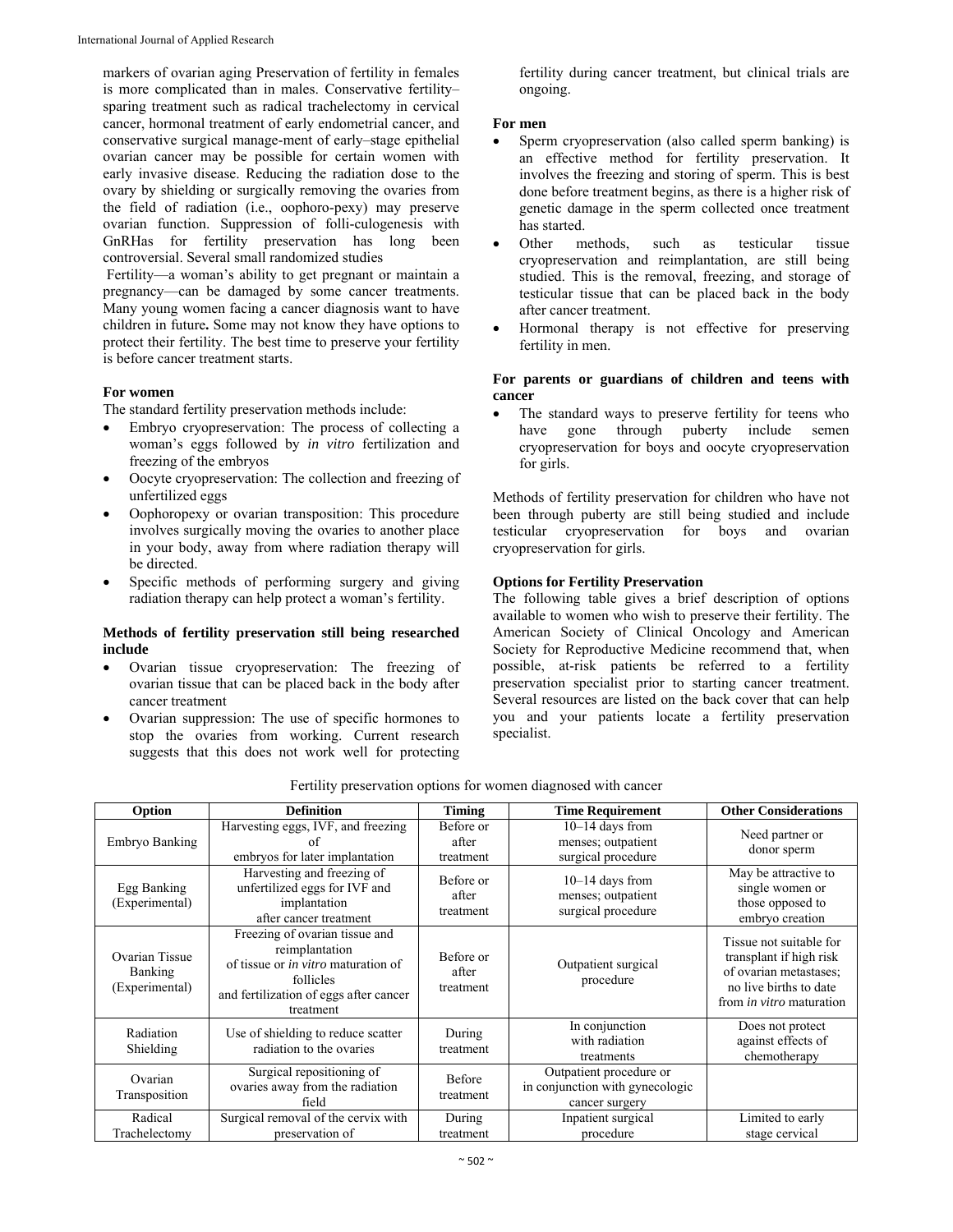|                                          | the uterus                                                   |                     |                                                                      | cancer                                                               |
|------------------------------------------|--------------------------------------------------------------|---------------------|----------------------------------------------------------------------|----------------------------------------------------------------------|
| Ovarian<br>Suppression<br>(Experimental) | GnRH analogs or<br>antagonists used to suppress<br>ovaries   | During<br>treatment | In conjunction with<br>chemotherapy                                  | Does not protect<br>from radiation<br>effects                        |
| Donor Embryos                            | Embryos donated by a couple                                  | After<br>treatment  | Varies; is done in<br>conjunction with IVF                           | Donor embryo available<br>through IVF clinics<br>or private agencies |
| Donor Eggs                               | Eggs donated by a woman                                      | A fter<br>treatment | Varies; is done in<br>conjunction with IVF                           | Patient can choose donor<br>based on various<br>characteristics      |
| Gestational<br>Surrogacy                 | Woman carries a<br>pregnancy for another<br>woman or couple  | After<br>treatment  | Varies; time is required to<br>find surrogate and implant<br>embryos | Legal status<br>varies by state                                      |
| Adoption                                 | Process that creates<br>a legal parent-child<br>relationship | After<br>treatment  | Varies depending<br>on type of adoption                              | After puberty; medical<br>history may be a factor                    |

Table adapted from 2006 American Society of Clinical Oncology recommendations on fertility preservation in cancer patients; and Fertile Hope. Cancer and Fertility: Fast Facts for Reproductive Professionals. IVF=*in vitro* fertilization • GnRH=gonadotropin-releasing hormone

# **The Role of Oncologists and Other Medical Specialists in Preserving Fertility**

Physicians treating younger patients for cancer and noncancerous conditions should be aware of the adverse effects of treatment on fertility and of ways to minimize those effects. Issues to be considered in choosing a treatment plan include the risk of gonadal failure and/or uterine damage with the proposed treatment program, the overall prognosis for the patient, the potential risks of delaying treatment, the impact of any future pregnancy upon the risk of tumor recurrence, and the impact of any required hormonal manipulation on the cancer itself. If gonadal toxicity is unavoidable, physicians also should be knowledgeable about options for fertility preservation and offer patients a referral to a fertility specialist.

While many physicians treating cancer in younger patients are sensitive to these issues, oncologists traditionally have focused on providing the most effective treatments available to help prolong life. With the growing number of cancer survivors, much attention is now focused on their quality of life and the physical, psychological, social, and spiritual issues that they confront A high quality of life for younger survivors may include the ability to have and raise a family. With such great improvements in survival rates for younger patients, oncologists also must pay attention to the impact of treatment on fertility and ways to preserve it.

There is some evidence that not all oncologists are as attentive to issues of fertility as patients might wish them to be. If gonadal toxicity is likely, physicians might not always inform patients of options for gamete, embryo, or gonadal tissue storage. In surveys of male cancer patients, for example, 30% to 40% of patients report that physicians did not raise the issue of fertility or sperm preservation. A recent study showed that although 60% of oncologists reported an awareness of the American Society of Clinical Oncology's (ASCO's) guidelines for fertility preservation, less than 25% of the respondents said they follow them on a regular basis, distribute any type of educational materials, or refer patients for fertility–preservation discussions. In addition, some physicians raise the issue with adolescent patients in settings in which it may not be comfortable for the patient to discuss the matter (e.g., in the presence of parents). Oncologists may be unaware of the options available for women or to whom to refer patients for further advice.

We believe that a strong case exists for fertility preservation to be considered in cases of younger persons with treat-able cancers. This involves informing patients and/or their families of options, benefits, and risks, and referring them to fertility specialists, if appropriate. Unless patients are informed or properly referred before treatment, options for later reproduction may be lost. Fertility specialists and patient organizations should work with cancer specialists and cancer organizations to make certain that information is appropri-ately conveyed and options explained. Medical specialists who use gonadotoxic therapies to treat noncancerous condi-tions also should be aware of these fertility–preservation options and make appropriate resources available to their patients.

# **The Role of Fertility Specialists in Preserving Fertility**

Reproductive physicians play important roles in helping to preserve the reproductive capacities of young cancer patients. First, they are involved in developing and using procedures to preserve gametes, embryos, and gonadal tissue before treatment. Second, fertility specialists will assist cancer survivors in using preserved gametes and tissue or in providing other assistance in reproduction. The fact that the patient has just been diagnosed with cancer or survived the acute or extended phase of coping with cancer distinguishes the cancer patient from other fertility patients. Variations in type of cancer, time available to onset of treatment, age, partner status, type and dosage of any chemotherapy and radiotherapy, and the risk of sterility with a given treatment regimen require that each case have its own treatment strategy. Consultation with the patient's oncologist is essential. A key issue at the time of treatment of the cancer is whether it is medically feasible to obtain gametes or gonadal tissue for storage and later use. Questions about the patient's health and prognosis also will arise when the patient is deciding later whether to reproduce. When a partner exists, he or she also should be included in the discussion.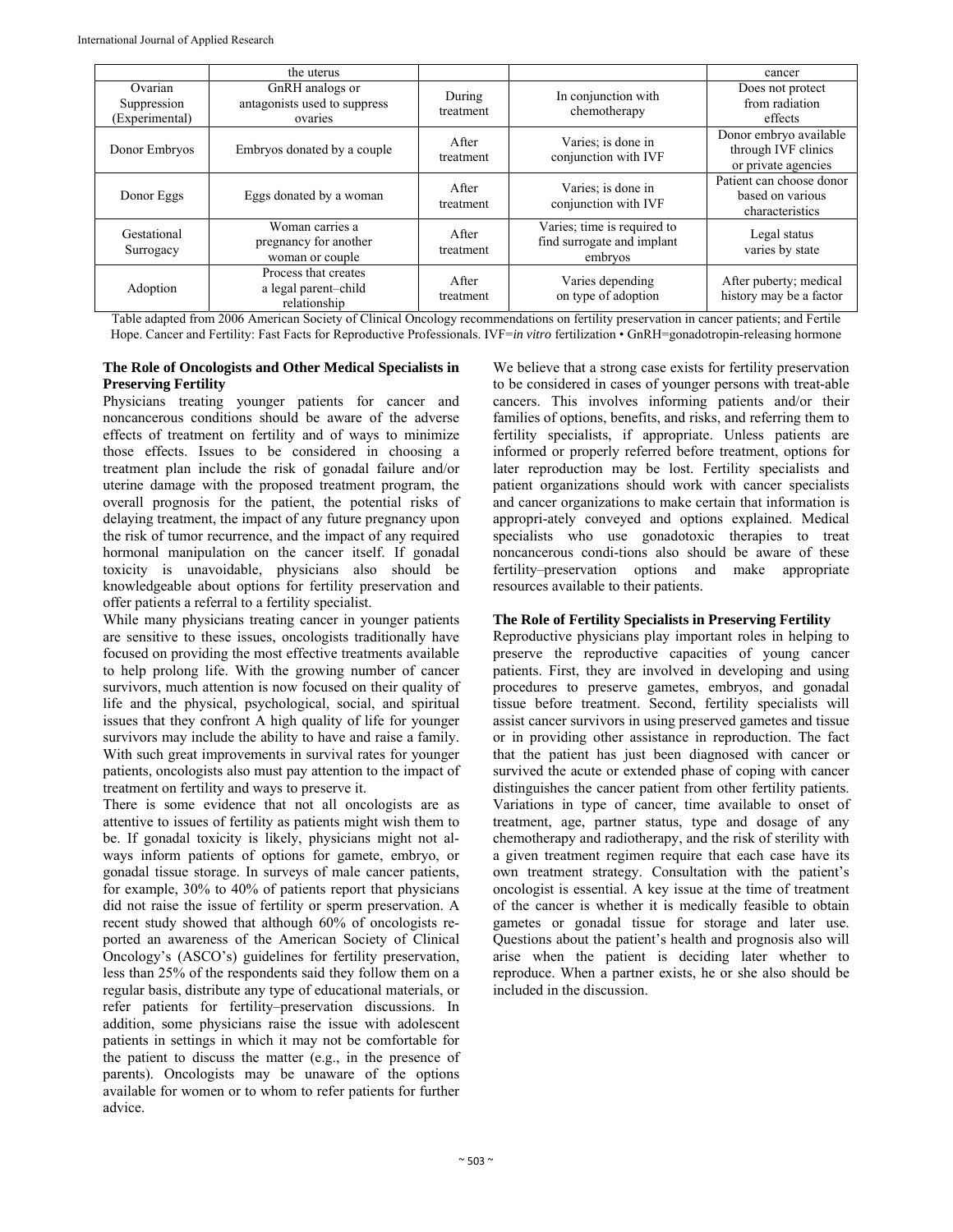# **Process of Fertility Preservation**



#### **Conclusion**

Cancer detection and treatment follows international protocols and guidelines. This has enabled to increase survival and decrease adverse effects. Reduced fertility is a common long-term effect of cancer therapy. For young people and their parents, this is a major cause of concern when dealing with the diagnosis and future treatment of their disease. Assisted reproductive technology currently offers a variety of fertility preservation techniques. These possibilities are available in most countries. Although costly, these methods are increasingly in demand. We believe that discussing future fertility is part of the consultation of young female and male patients facing potentially gonadotoxic cancer therapy. Oncohematologists in pediatrics and young adults should recognize the various options available in their country. Cross-border reproductive tourism is however in demand, when options are not available in the patient's homeland. It is the role of reproductive specialists to create various options in their laboratory to preserve fertility potential of cancer patients.

# **References**

- 1. Robertson JA. Cancer and fertility: ethical and legal challenges. JNCI Monograph 2005; 34:104-5.
- 2. U.S. National Institutes of Health, National Cancer Institute, Division of Cancer Control and Population Sciences. Surveillance, Epidemiology, and End Results Program, 1975, 2000. Available at: http://www.seer.cancer.gov.Last accessed August 30, 2013.
- 3. Bahadur G, Chatterjee R, Ralph D. Testicular tissue cryopreservation in boys. Ethical and legal issues: case report. Hum Reprod 2000; 15:1416-20.
- 4. Thomson AB, Critchley HO, Kelnar CJ, Wallace WH. Late reproductive sequelae following treatment of childhood cancer and options for fertility preservation. Best Pract Res Clin Endocrinol Metab 2002; 16:311-34.
- 5. Critchley HO, Bath LE, Wallace WH. Radiation damage to the uterus— review of the effects of treatment of childhood cancer. Hum Fertil (Camb) 2002; 5:61-6.
- 6. Broekmans FJ, Soules MR, Fauser BC. Ovarian aging: mechanisms and clinical consequences. Endocr Rev 2009; 30:465-93.
- 7. Visser JA, de Jong FH, Laven JS, Themmen AP. Anti-Mullerian hormone: a new marker for ovarian function. 466 Reproduction 2006; 131:1-9.
- 8. HI S. Measuring ovarian function in young cancer survivors. Minerva Endocrinol 2010; 35:259-70.
- 9. Plante M. Fertility preservation in the management of gynecologic cancers.
- 10. Tulandi T, Al-Shahrani AA. Laparoscopic fertility preservation. Obstet Gynecol Clin North Am 2004; 31:611-8.
- 11. Blumenfeld Z. Gynaecologic concerns for young women exposed to gonadotoxic chemotherapy. Curr Opin Obstet Gynecol 2003; 15:359-70.
- 12. Oktay K, S€onmezer M. Gonadotropin-releasing hormone analogs in fertility preservation-lack of biological basis? Nat Clin Pract Endocrinol Metab 2008; 4:488-9.
- 13. Badawy A, Elnashar M, El-Ashry M, Shahat M. Gonadotropin-releasing hormone agonists for prevention of chemotherapy-induced ovarian damage: prospective randomized study. Fertil Steril 2009; 91:694-7.
- 14. Behringer K, Wildt L, Mueller H, Mattle V, Ganitis P, van den Hoonaard B, et al. No protection of the ovarian follicle pool with the use of GnRH-analogues or oral contraceptives in young women treated with escalated BEACOPP for advanced-stage Hodgkin lymphoma. Final results of a phase II trial from the German Hodgkin Study Group. Ann Oncol 2010; 21:2052-60.
- 15. Ethics Committee of the American Society for Reproductive Medicine. Fertility preservation and